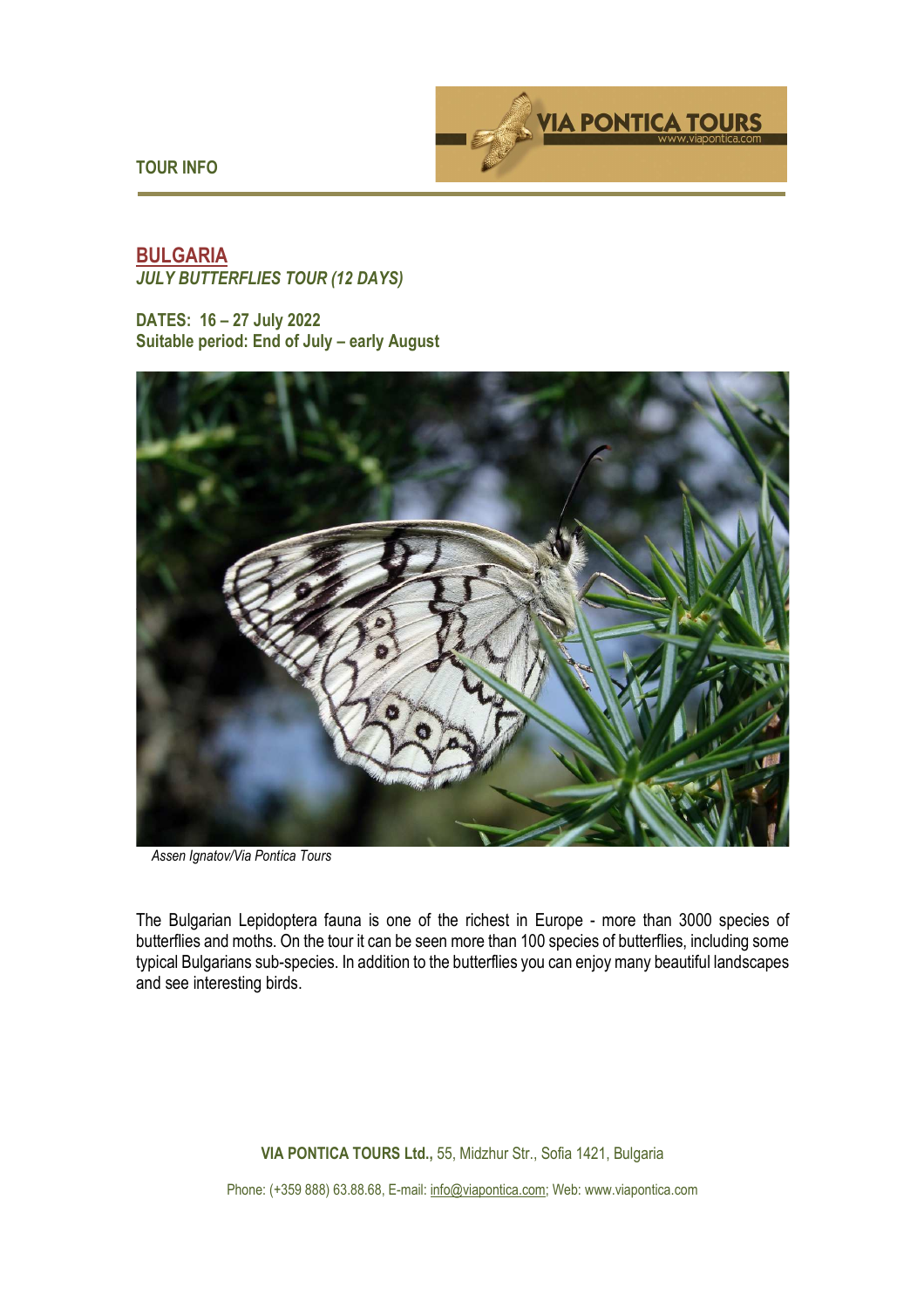# **Day by day itinerary**

## **Day 1**

Arrival at Sofia Airport. Short transfer to our hotel, close to the Bulgarian capital. Diner and overnight. A short walk near the hotel. We will spend two nights here.

# **Day 2**

Day at Vitosha mountain. Here we can see *Lulworth Skipper*, *Chequered Skipper*, *Dusky Grizzled Skipper*, *Balkan Clouded Yellow*, *Large Copper*, *Eastern Baton Blue, Chequered Blue, Greenunderside Blue, Mountain Alcon Blue, Large Blue, Dusky Large Blue, Zephyr Blue, False Eros Blue, Woodland Ringlet, Water Ringlet, Marsh Fritillary, Lesser Spotted Fritillary, Nickerl's Fritillary, Twinspot Fritillary*. Diner and overnight.

## **Day 3**

Today we will make transfer to Gotse Delchev town. Butterfly stops at Dolni Pasarel and Kresna gorge. At the first stop we hope to see *Berger's Clouded Yellow, Lesser Purple Emperor, Southern White and Poplar Admirals, Common and Hungarian Gliders, Map Butterfly*. In Kresna gorge among the common species we can see also *Sandy Grizzled Skipper, Inky Skipper, Southern Festoon, Mountain Small White, Krueper's Small White, Grecian Copper, Eastern Baton Blue, Chequered Blue, Green-underside Blue, Meleager's Blue, Chapman's Blue, Oriental Meadow Brown, Southern Grayling, White Banded Grayling, Freyer's Purple Emperor, Little Tiger Blue, Zephyr Blue, Nettletree Butterfly, Southern Comma, Common Glider, Lattice Brown and Balkan Marbled White*. In the late afternoon we will continue our trip in direction to Gotse Delchev town. We will spend three nights there. Diner and overnight.

## **Day 4**

After the breakfast we will explore the mountain of Alibotoush surrounding the village of Petrovo, an exceptionally rich butterfly area. We can see here more than 70 species of butterflies. Here we expect to see a wide range of species including *Sandy Grizzled Skipper,* many blues such as *Phalakron Blue, Mountain Alcon Blue, Meleager's Blue*, up to three species of *anomalous blue, Osiris Blue, Escher's Blue and False Eros Blue, Cardinal, Oriental Meadow Brown*. Picnic lunch. In the afternoon we will explore Roupite and Kozhoukh Volcanic Hill for some attractive Mediterranean species: *Mediterranean Skipper, Inky Skipper, Oriental Marbled Skipper, Orbed Red Underwing Skipper, Yellow Banded Skipper, Oberthur's Grizzled Skipper, Eastern Wood White, Eastern Pale Clouded Yellow, Powdered Brimstone, Eastern Dappled White, Krueper's Small White, Large Copper, Purpleshot Copper, Lesser Fiery Copper, Long Tailed Blue, Lang's Short Tailed Blue, Little Tiger Blue, Osiris Blue, Short Tailed Blue, Provençal Short Tailed Blue, Eastern Baton Blue, Zephyr Blue, Lattice Brown, Eastern Rock Grayling, Delattin's Grayling, Freyer's Purple Emperor, Lesser Spotted Fritillary, Marbled Fritillary*. Late in the afternoon we will return to Gotse Delchev for a second overnight.

## **Day 5**

After the breakfast we will explore the surroundings of Orelek Peak and Papaztchair. Here we hope to see *Apollo, Clouded Apollo, Camberwell Beauty, Balkan Copper, Higgin's Anomalous Blue, Balkan Gavarnie Blue, False Eros Blue, Tufted Marbled Skipper, Turquoise Blue, Escher's Blue,*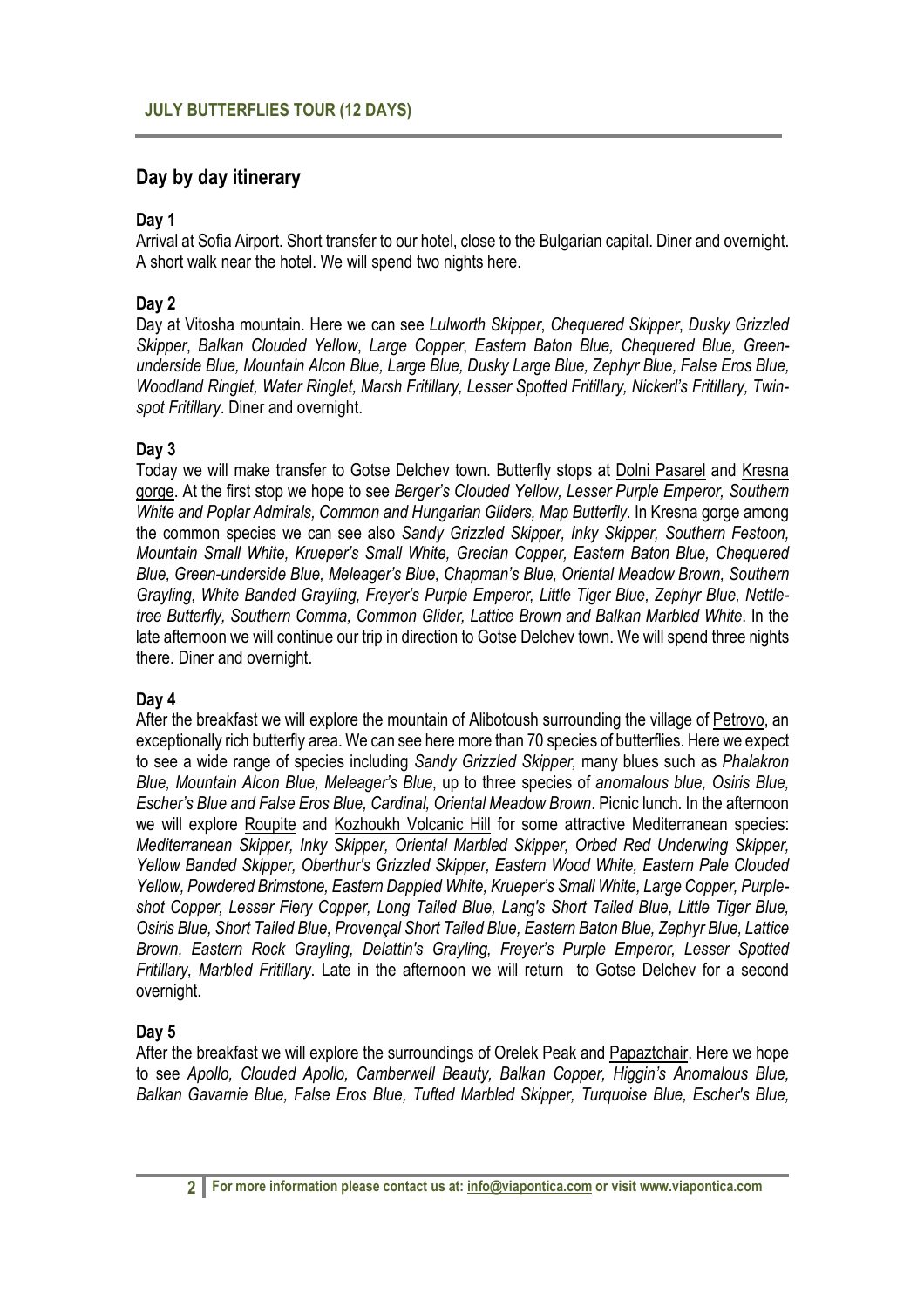*Northern Wall Brown, Eastern Large Heath, Great Banded Grayling, Pearl Bordered Fritillary* and several ringlets including *Bright-eyed Ringlet* and *Woodland Ringlet,* among many others.

## **Day 6**

Today we will continue our trip in direction to our next base – Dobarsko Village. We will cross the Valley of the river Mesta where we will have a short stop. We expect to see many butterfly species today including two species of *Swallowtails, Black-veined White*, *Large Copper*, *Eastern Baton Blue*, *Map Butterfly* and many *fritillaries* including *Lesser Spotted Fritillary, Nickerl's Fritillary* and *Twin-spot Fritillary, Eastern Rock Grayling* and *Great Banded Grayling*. We may also see the elusive *Freyer's Purple Emperor*. Late in the afternoon we will arrive in our hotel. We will spend four nights there.

#### **Day 7**

Day in the Pirin mountains near Vihren Peak (2914m). Short walk from Vihren Hut to Bunderitsa Hut. Here we expect to see a range of alpine and sub-alpine species including *Clouded Apollo*, *False Eros Blue*, *Mountain Alcon Blue*, *Pearl-bordered Fritillary*, *Balkan Fritillary*, *Northern Wall Brown*, *Eastern Large Heath*, and several ringlets including *Ottoman's Brassy Ringlet*, *Silky Ringlet*, *Black Ringlet*, *Nicholl's Ringlet* and an endemic undescribed yet species of *Anomalous Blue* as well as *Arran Brown*, *Woodland Ringlet* and *Large Ringlet*. Picnic lunch.

#### **Day 8**

Day spent above Dobrinishte with a possibility to met 2300 m with a chair lift (Bezbog Lake). There are plenty of options here, but if we going up high can expect to see *Dusky Grizzled Skipper*, *Cynthia's Fritillary*, *Balkan* and *Shepherd's Fritillaries*, and several ringlets, including *Nicholl's Ringlet*, *Black Ringlet* and *Bulgarian Ringlet*. Above Dobrinishte we can see *Scarce Copper*, *Meleager's Blue*, *Great Banded Grayling*, *Purple-shot Copper* plus several other species*.* 

#### **Day 9**

Travelling to Treshtenik at over 2000m in the Rila mountains and walking up to Granchar Lake (2200 m). Another high altitude trek but with a good easier option available. Here we expect to see, among others *Dusky Grizzled Skipper*, *False Eros Blue*, *Eastern Large Heath*, *Balkan, Cynthia's* and *Shepherd's Fritillaries*, and several species of ringlet including *Bulgarian Ringlet, Water Ringlet*, *Nicholl's Ringlet*, *Bright-eyed Ringlet*. Diner and overnight.

## **Day 10**

Travel to Belmeken for a two-night stay in the heart of the Rila mountains stopping at several places in the Cherna Mesta river valley on the way. We expect to see many butterfly species today including *False Eros Blue* and many fritillaries including *Lesser Spotted Fritillary* and *Twin-spot Fritillary*. Diner and overnight.

#### **Day 11**

Day spent above the Belmeken dam starting at about 2000m by the hotel. There we can expect to see *Dusky Grizzled Skipper*, *Eastern Large Heath*, *Cynthia's*, *Balkan* and *Shepherd's Fritillaries*, *Balkan Clouded Yellow*, and several ringlets, including the *Dewy Ringlet*, *Water Ringlet*, *Bulgarian Ringlet*, *Nichol's Ringlets*, *Black Ringlet* and *Bright-eyed Ringlet.*